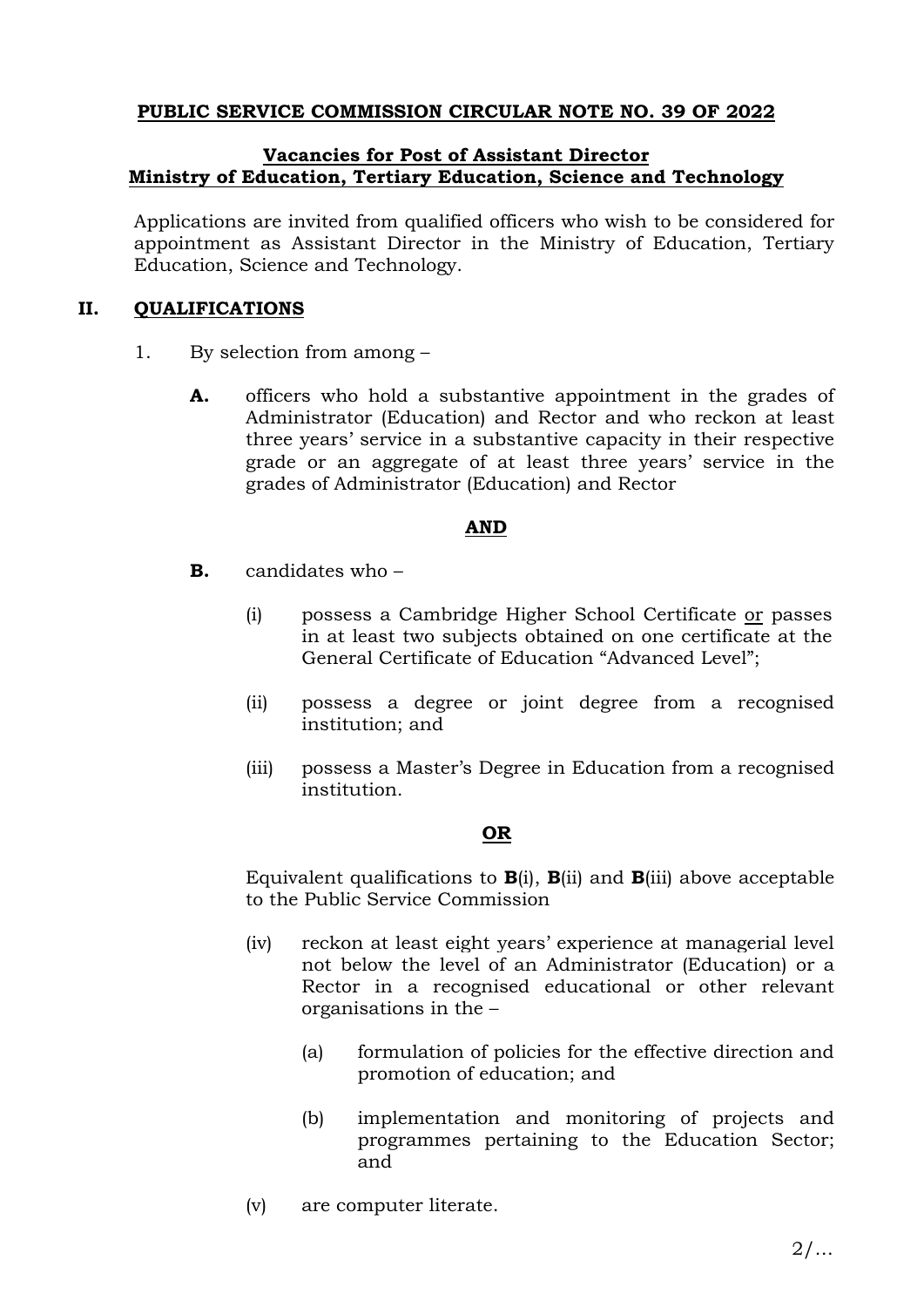Qualification at **B**(i) above should have been obtained prior to qualification at **B**(ii) above and qualification at **B**(ii) above should have been obtained prior to qualification at **B**(iii) above. However, candidates who, as at 30 June 2008, did not possess the qualification at **B**(i) above but who possess the qualifications at **B**(ii) and **B**(iii) above will also be considered provided they hold –

- **(a)** a Cambridge School Certificate or passes obtained on one certificate at the General Certificate of Education "Ordinary Level" either (i) in five subjects including English Language with at least Grade C in any two subjects or (ii) in six subjects including English Language with at least Grade C in any one subject or an equivalent qualification acceptable to the Public Service Commission; and
- **(b)** a PhD or second Master's Degree or a postgraduate diploma from a recognised institution or an equivalent qualification acceptable to the Public Service Commission.

Qualification at **(a)** under '**Note**' should have been obtained prior to qualifications at **B**(ii) and **B**(iii) above and at **(b)** under '**Note**'.

- 2. Candidates should
	- (i) be involved in strategic decision-making in the Education Sector;
	- (ii) possess good leadership and management skills;
	- (iii) possess good interpersonal and communication skills;
	- (iv) possess knowledge and expertise in any one of the following technical areas –
		- (a) Early Childhood and Care Education;
		- (b) Primary Education;
		- (c) Secondary Education;
		- (d) Technical and Vocational Education and Training;
		- (e) Higher Education;
		- (f) Curriculum Research and Development;
		- (g) Science and Technology (including ICT);
		- (h) Research and Planning; and
		- (i) School Management Services;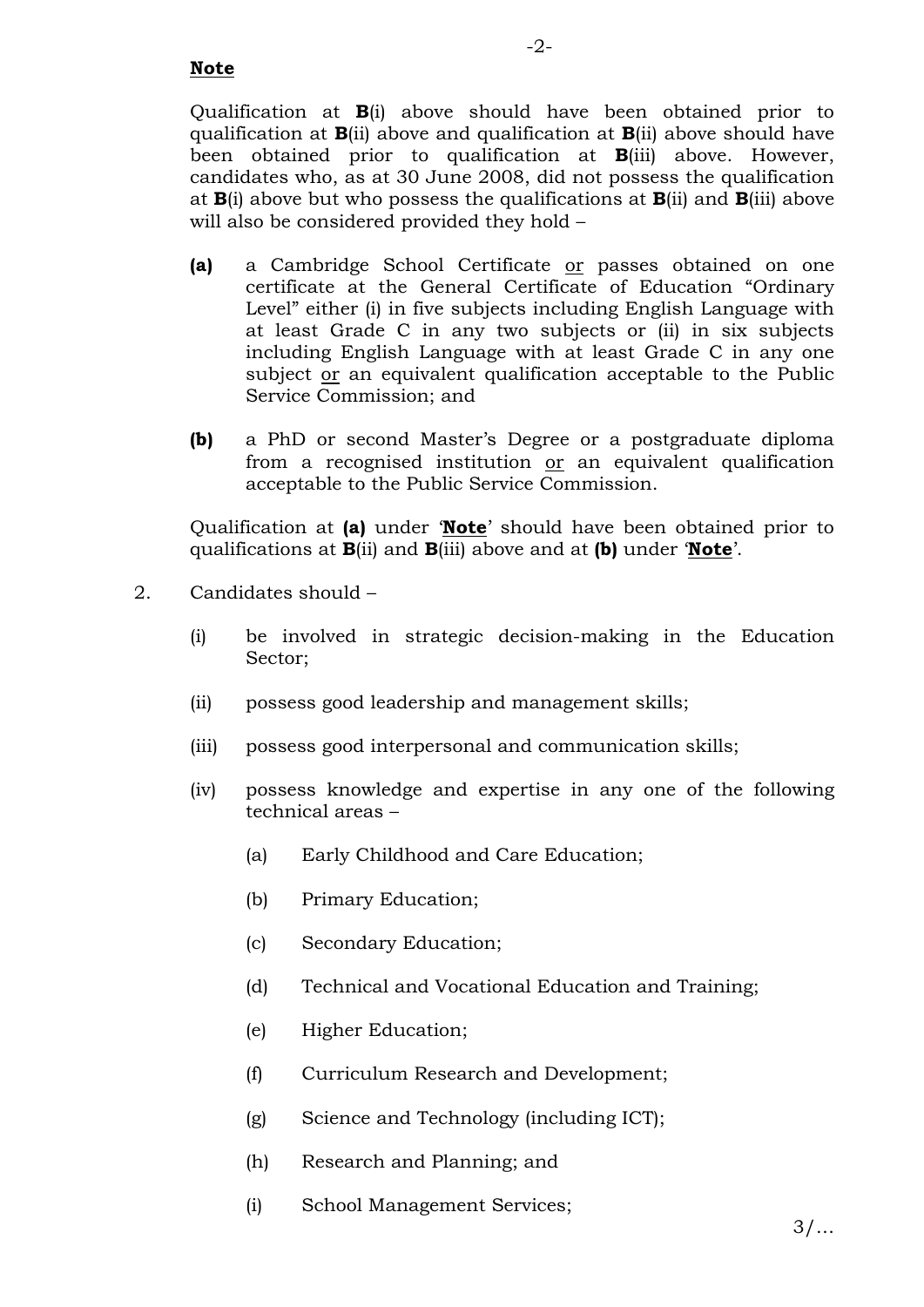- (v) possess good analytical skills and be able to adopt a multidisciplinary approach to problem-solving; and
- (vi) have the ability to interact effectively with officers and stakeholders at all levels.

### **NOTE**

- 1. Candidates should produce written evidence of experience/knowledge claimed.
- 2. **The onus for the submission of written evidence of experience/knowledge claimed and equivalence of qualification (if applicable) from the relevant authorities (Higher Education Commission or Mauritius Qualifications Authority) rests on the candidates. Applications will not be considered in case of non-submission of written evidence of experience/knowledge claimed and Equivalence Certificate, as appropriate, by the closing date.**
- 3. Candidates may be required to take part in a written examination.
- 4. The Commission reserves the right:
	- (i) to convene **only** the best qualified candidates for interview; and
	- (ii) not to make any appointment following this advertisement.

#### **III. ROLE AND RESPONSIBILITIES**

To assist the Director in translating the vision of the Ministry in the implementation of educational reforms at all levels and to work out strategies for the implementation of policy decisions, monitor their application and provide feedback for evaluation.

#### **IV. DUTIES AND SALARY**

- 1. To assist the Director in
	- (i) the effective and efficient planning, organisation, supervision, formulation, coordination, implementation and evaluation of educational policies at Zones/Head Quarters level and of programmes falling under his responsibility;
	- (ii) preparing and monitoring the implementation of sectoral/zonal development plans and projects;
	- (iii) advising on Curriculum Development at all levels;
	- (iv) carrying out regular review of educational objectives, policies and programmes in line with best practice in education;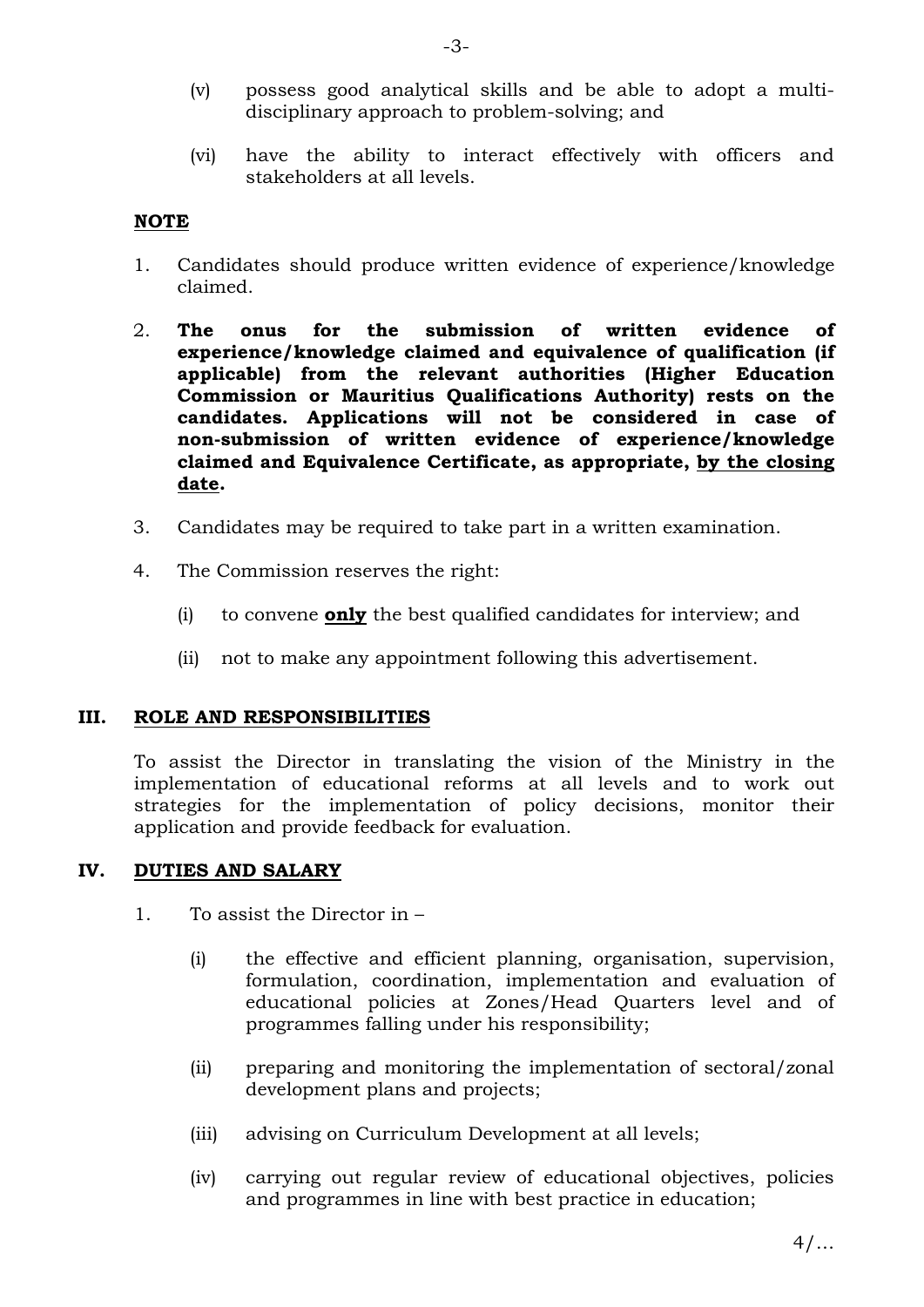- (v) providing technical input for the formulation of policies in line with government programmes;
- (vi) ensuring the optimum utilisation of resources in schools and other educational institutions and monitoring action taken following reports by the Quality Assurance Division;
- (vii) identifying needs for maintenance and extension of existing schools, buildings and for construction of new schools;
- (viii) advising and carrying out follow-up action on the acquisition of such equipment and supplies that are needed for pedagogical purposes;
- (ix) preparing budget for educational programmes and monitor expenditure in line with the Budgets;
- (x) supervising and coordinating activities in the fields of library, sports, adult and continuing education, careers guidance and related fields;
- (xi) advising on the promotion of teaching of Science, Information and Communication Technology, Vocational and Technical subjects in schools;
- (xii) organising and monitoring science and technical related activities in schools, at the Science Centre and at the E-Government Unit;
- (xiii) ensuring that proper advice and guidance are given to Heads of Schools and teaching staff in order to improve the standards of learning and teaching;
- (xiv) providing feedback on
	- (a) the educational standards achieved in schools;
	- (b) the utilisation of resources in schools; and
	- (c) any action taken following report by Senior School Inspectors and School Inspectors; and
- (xv) evaluating the performance of staff working under his responsibility in line with the Performance Management System.
- 2. To carry out research in the field of his expertise.
- 3. To identify sectoral training needs.
- 4. To use ICT in the performance of his duties.
- 5. To perform such other duties directly related to the main duties listed above or related to the delivery of the output and results expected from the Assistant Director in the roles ascribed to him.